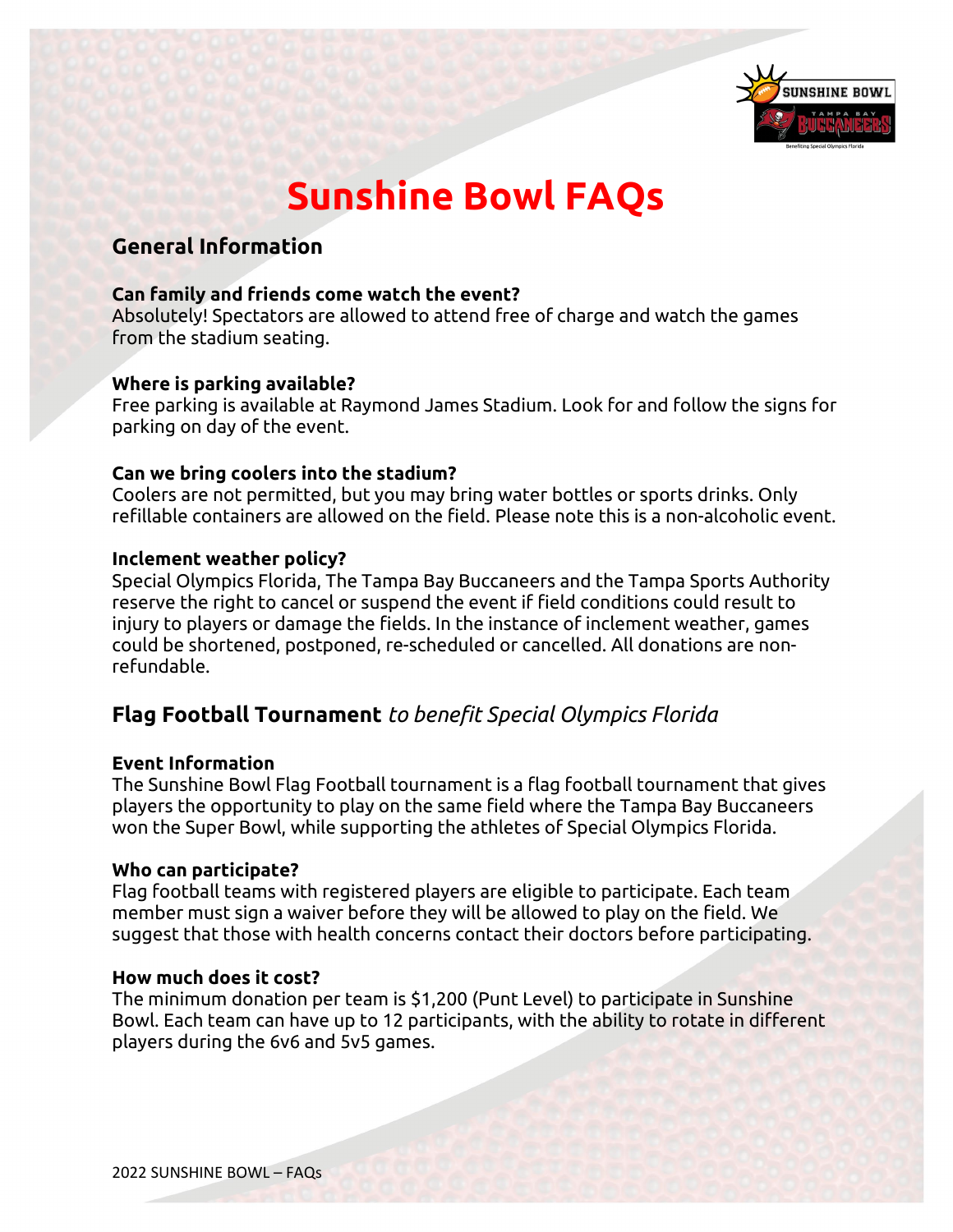

## **Why do you ask for \$100 if the minimum is \$1,200?**

By sending in your \$100, you secure a place in one of the Divisions. By asking teams to submit a deposit of \$100, it allows team members to continue to raise funds from family members and friends to cover the minimum registration fee of \$1,200 or raise additional funds to reach higher fundraising incentive levels. Teams may also submit the full \$1,200 at the time of registration and will then be completely registered at the Punt Level and not owe any additional money on the day of the tournament.

## **What happens if we raise more than the \$1,200?**

We hope you do! There are prizes and incentives for the top fundraising teams.

## **Can teams register on the day of tournament?**

Unfortunately, no teams may register on the day of the tournament. This is due to scheduling, incentive items, and other tournament logistics.

## **Can we bring additional donations to the tournament?**

Yes! We welcome teams to continue fundraising up to the day of their games. We will accept all donations and add them to your final total.

## **Is food provided for teams?**

Each participant will receive one (1) boxed meal as part of the event.

## **Can we wear our team uniform?**

Teams are encouraged to wear identifiable team uniforms appropriate for the sport and weather conditions. Check the weather the day of the tournament and bring extra jerseys, socks, shoes, gloves, etc. All uniforms or shirts must have numbers.

## **When do the games start?**

We will have afternoon and evening start times depending on your Division. The Captain will receive a schedule at least one week before the tournament. Teams should arrive at their designated registration time based on their Division and allow extra time for parking, checking in, picking up team incentives, and warming up prior to their first game. Warming up on the field is not allowed if games have started on the field.

## **What is the role of the Team Captain?**

The Team Captain's responsibilities are:

- Secures spot for his/her team in a Division with the \$100 deposit.
- Makes sure all players have signed the waivers and registered their information.
- Hands in all donations and money due. Must have at least the \$1,200 on the day of their game to play.
- Picks up team incentive gifts and information on tournament day.